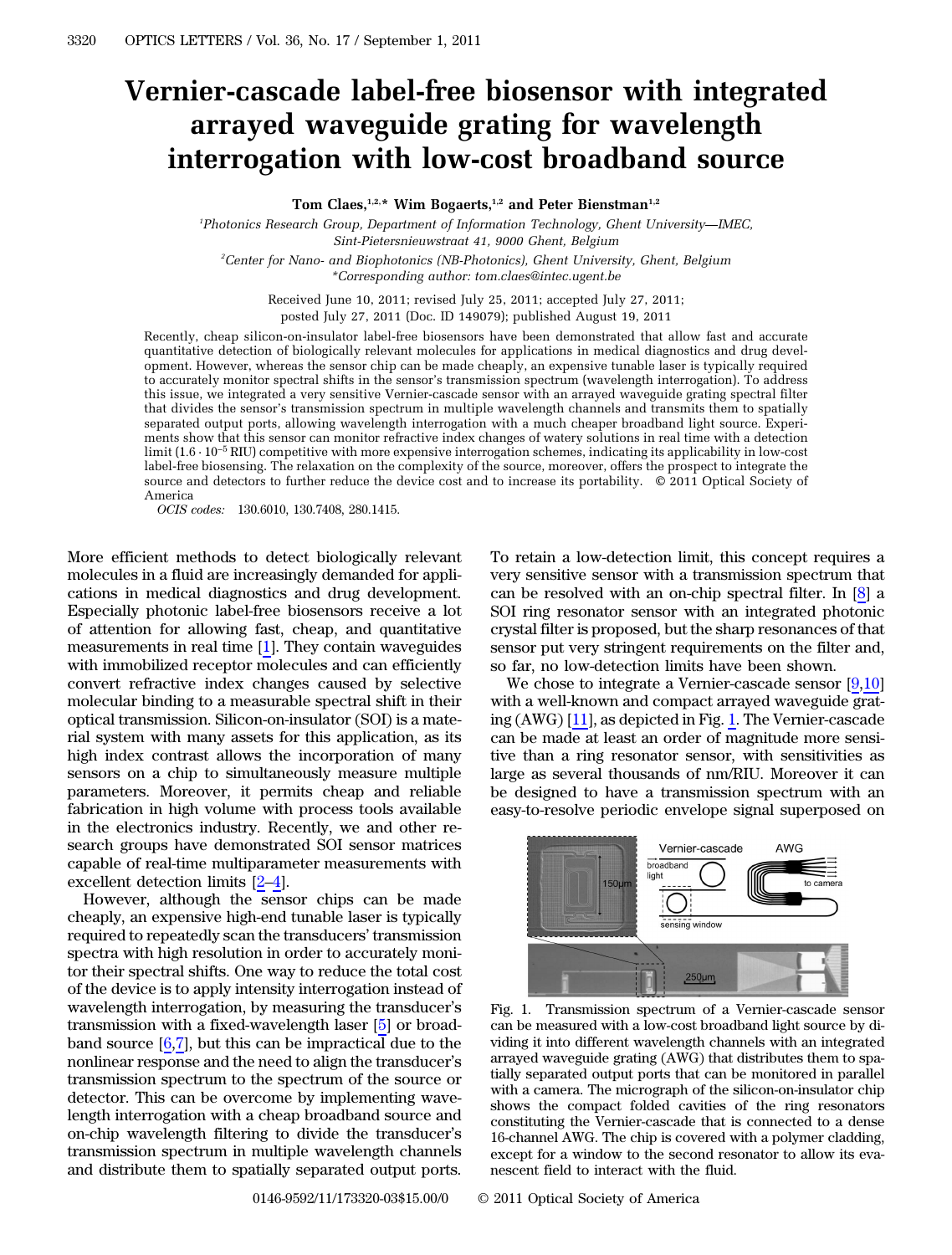sharp constituent peaks, as we showed in [\[9](#page-2-7)]. The sensor consists of two ring resonators with different roundtrips that are cascaded so that the drop signal of the first serves as the input of the second. The evanescent field of only one of the two resonators is allowed to interact with the refractive index of the fluid, of which a small change will cause a small shift of the resonance wavelengths of this resonator relative to that of the other, which will result in a much larger shift of the envelope signal of the Vernier-cascade. The output of the AWG'<sup>s</sup> ports are monitored in parallel with an infrared camera, making this interrogation scheme compatible with the simultaneous readout of multiple sensors on the same chip.

Our implementation of the device consists of <sup>450</sup> nm‐ wide single-mode waveguides defined in the 220 nm high silicon top layer of a SOI wafer with  $2 \mu m$  buried oxide using CMOS-compatible 193 nm optical lithography and dry wide single-mode waveguides defined in the 220 nm high<br>silicon top layer of a SOI wafer with 2  $\mu$ m buried oxide using<br>CMOS-compatible  $\,$  193 nm  $\,$  optical  $\,$  lithography  $\,$  and  $\,$  dry<br>etching. A 600 nm-thick c based polymer with low water absorption covers the complete chip except for a window to the second resonator. The sensor was designed following previously published guidelines [[9\]](#page-2-7). The filter and sensor resonator roundtrip lengths were chosen, respectively,  $1271 \mu m$  and  $1257 \mu m$ , so that the sensor would have a clearly visible envelope signal and would have a large sensitivity, while retaining acceptable roundtrip losses. Both resonator cavities were folded with a  $6 \mu m$  bend radius to reduce their footprint to less than  $7500 \,\mathrm{\mu m^2}$  (Fig. [1\)](#page-0-0). The coupling of each resonator to its two access waveguides is matched to the roundtrip loss to have an optimal extinction and is achieved with directional couplers with 180 nm gap. The AWG has 16 channels with 1:6 nm spacing, so that its bandwidth is larger than the envelope period of the sensor (13 nm) to avoid it from limiting the sensor's dynamic range. The chosen channel spacing is the result of a trade-off between having a high resolution and having enough spectral averaging per channel to be able to disclose the envelope signal directly with a broadband light source.

To couple light from and to the device, the input and output waveguides were adiabatically tapered to a  $10 \mu$ mwide ridge waveguide in which a second-order grating was etched to diffract TE-polarized light out-of-plane. The relative power diffracted to free space by all output gratings, each corresponding with a channel of the AWG, was monitored in parallel using a near-infrared camera with a microscope objective at a distance of several centimeters from the chip. A standard single-mode optical fiber was butt-coupled to the input grating.

An envelope peak superposed on the constituent peaks is visible in the transmission spectrum of the watercovered Vernier-cascade sensor filtered by the AWG to its different channels (Fig. [2](#page-1-0)), confirming the on-chip spectral filtering and parallel camera readout. The spectrum measured by stepping the wavelength of a tunable laser shows that approximately three constituent peaks are transmitted by each channel, providing enough power averaging to also reveal the envelope shape when the transmission spectrum is measured with a superluminescent light emitting diode (LED) broadband light source with  $1.55 \mu m$  central wavelength. A squared Lorentzian function is satisfactorily fitted to this

<span id="page-1-0"></span>

Fig. 2. (Color online) Transmission spectrum of the Verniercascade through different channels of the AWG measured with a tunable laser (bottom, a color for each AWG-channel) shows the envelope peak superposed on the sharp constituent peaks. Approximately three constituent peaks are transmitted by each channel, providing enough power averaging per channel to also reveal the shape of the envelope peak when the transmission is measured with a broadband light source (blue dots). A squared Lorentzian function can be satisfactory fitted to the broadband transmission peak (blue line), allowing accurate determination of the peak position.

envelope peak [[9\]](#page-2-7), allowing accurate determination of the peak position.

The performance of our device as transducer for labelfree biosensing was characterized by measuring the refractive index change of watery salt solutions in real time. To allow controlled delivery of the solutions to the sensor, a microfluidic channel with a  $600 \mu m \times 50 \mu m$ cross section was made in polydimethylsiloxane (PDMS) by casting and directly bonded to the sensor chip. Using a syringe pump, the solutions were pumped at a  $10 \mu L/m$ in flow rate over both resonators of the Vernier-cascade to keep them both in thermal contact with the liquid. As the thermo-optic coefficient of the polymer cladding flow rate over both resonators of the Vernier-cascade<br>to keep them both in thermal contact with the liquid.<br>As the thermo-optic coefficient of the polymer cladding<br> $(-1.5 \cdot 10^{-4}/K)$  is close to the thermo-optic coefficient  $(-1.5 \cdot 10^{-4}/\text{K})$  is close to the thermo-optic coefficient of water  $(-8 \cdot 10^{-5}/\text{K})$ , both resonators react similarly to changes in the liquid temperature. Hence our device is very tolerant to temperature changes and no thermal control was needed for the experiment. While the flow was repeatedly switched between deionized water and three different concentrations of NaCl in water, the broadband transmission of the Vernier-cascade sensor through the different channels of the AWG was measured with a suboptimal 6 Hz resolution and the spectral position of the transmission peak was determined by fitting the squared Lorentzian function mentioned before. The refractive index of the salt solutions was calculated according to ref. [\[12](#page-2-10)].

Our device allows us to monitor refractive index changes fast and accurately (Fig. [3](#page-2-11)), despite the limited spectral resolution of the AWG and corresponding inaccuracy of the peak fitting. As the refractive index changes in label-free biosensing are typically slow compared to the period with which our spectra can be captured with a camera, the noise on the peak position signal can be reduced by smoothening the signal with a moving average over a time scale corresponding to the speed of the refractive index changes of interest. The central limit theorem in statistics predicts that the standard deviation on the signal will be reduced by the square root of the amount of spectra in the chosen window. We reduced